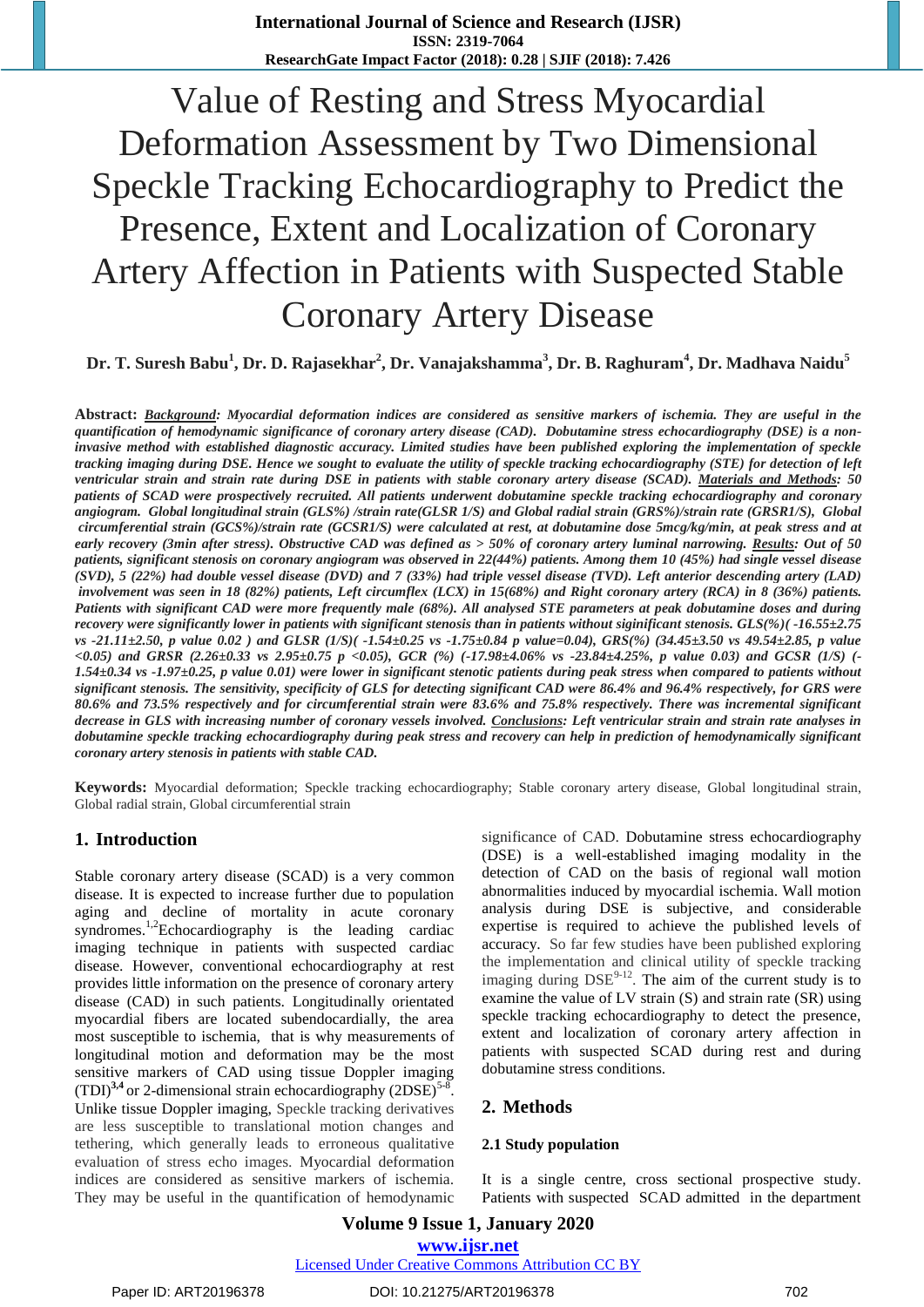of Cardiology, SVIMS, Tirupati, a tertiary care teaching institute were included in the study.

### **2.2 Inclusion and exclusion criteria:**

Fifty patients admitted in department of Cardiology SVIMS Tirupati, between June 2017 to July 2018 with diagnosis of SCAD were included in the study. Patients aged between 35 – 75 years, presenting with no wall motion abnormalities at rest and good left ventricle systolic function i.e LVEF > 55% were included in the study. Patients with evidence of acute coronary syndrome, segmental wall motion abnormalities at rest, LVEF < 50%, significant valvular heart diseases, rhythm other than normal sinus rhythm, congestive cardiac failure, patients not willing to participate in the study were excluded from the study. The research protocol was approved by the institutional ethics committee. Written, informed consent was obtained from each patient.

### **2.3 Conventional echocardiography**

All echocardiographic examinations were obtained using ACCUSIONSEC2000 echocardiographic machine. LV diameters and wall thicknesses were measured. Pulsed wave Doppler was used to record trans-mitral flow in the fourchamber (4-CH) apical view as well as the trans-aortic flow in the five-chamber (5-CH) apical view. LVEF was determined using modified biplane Simpson's method in the 4-CH and the two-chamber (2-CH) apical views as recommended by the American Society of Echocardiography<sup>13</sup> .

STE was done for all the patients at rest and during stress induced by dobutamine. An initial infusion of dobutamine at 2.5 ug/kg/min with gradual increase to 5, 7.5, 10, 20 ug/kg/min for every 3 minutes was used to induce stress. Atropine up to 1mg was used in the study. The infusion was terminated once 85% of the maximal predicted heart rate is reached. STE was done using the SIEMENS ACUSONSSEC2000 machine. Three consecutive end expiratory cardiac cycles using high frame rate (80–100 frames/sec) harmonic imaging was acquired in the apical 4- CH, 2-CH, the long axis (LAX) views and the short-axis (SAX) mitral valvular, papillary and apical ventricular levels. The 2D-STE analysis was performed offline on grayscale images of the LV obtained in these views. Thereafter, the endocardium and epicardium were delineated and the region of interest was divided into 6 segments automatically by the machine software. Once the regions of interest were optimized, the software generates automatically strain curves for different myocardial segments. From the apical 4-CH view, longitudinal strain/strain rate (LS/LSR) and radial strain/strain rate (RS/RSR) were assessed. From the apical 2-CH view, LS/LSR and RS/RSR were assessed. From the apical LAX view, LS/LSR and RS/RSR were assessed. The peak systolic (PS) global longitudinal strain/strain rate (GLS/GLSR) and the global radial strain/strain rate (GRS/GLSR) were calculated as the average of the LS and RS of the 16 myocardial segments of the 4-CH, 2-CH and apical LAX views. From the short axis view at the level of the mitral valve, papillary muscle and apical levels, the circumferential strain (CS) was assessed. The Global circumferential strain/strain rate (GCS/GCSR) were calculated as the average of S/SR of the 16 LV segments of the LV cavity at basal, mid, apical levels in SAX view.

### **2.4 Coronary angiography (CAG)**

Angiograms were obtained for each coronary vessel in at least 2 projections. A reduction in arterial lumen area of <50% of any coronary vessel including left main coronary vessel was considered significant.

### **2.5 Statistical analysis**

Data was collected in pre-designed Microsoft excel spread sheets. Data was presented as mean and standard deviation for continuous variables and numbers with percentages for categorical variables. Differences observed if any was tested for significance with unpaired student's t-test for continuous data and with Chi-square test for categorical data. Receiver operator characteristic (ROC) curves were constructed and an area under curve (AUC) was calculated. From the ROC curves constructed for different LV deformation variables, the optimal cut off values with the highest sensitivity and specificity for diagnosing, predicting severity or localization of CAD were identified. All the statistical analysis was performed on Microsoft Excel spread sheets and Statistical Package for Social sciences (SPSS) for Microsoft Windows, Version 20.0.IBM. A p-value of  $\leq 0.05$  was considered as significant.

## **3. Results**

As per the results of coronary angiography patients were classified into those with significant stenosis (Group A) which included 22(44%) patients and patients without significant stenosis (Group B) which included 28(56%) patients. Out of the 22 patients, single vessel disease (SVD) was seen in 10 (45%) of patients, double vessel disease was seen in 5 (22%) patients and three vessel disease was seen in 7 (33%) patients.

**Clinical data:** There was no statistically significant difference in age, gender, smoking status, incidence of diabetes mellitus, dyslipidaemia between two groups (Table 1).

| population   |                |                |         |  |  |
|--------------|----------------|----------------|---------|--|--|
| Risk factors | Group A        | Group B        | p value |  |  |
| AGE          | $63.5 \pm 5.9$ | $60.5 \pm 4.5$ | 0.32    |  |  |
| DM           | 12             | 10             | 0.24    |  |  |
| <b>HTN</b>   | 13             | 11             | 0.31    |  |  |
| Dyslipidemia |                |                | 0.27    |  |  |
| Smoking      | 18             | 12             | 0 O Q   |  |  |

**Table 1:** Major risk factor distribution among study population

**\* p value of <0.05 is statistically siginificant,** HTN – Hypertension , DM- Diabetes mellitis.

The mean age of the study population was  $62.5\pm9.4$  years. Majority of the patients were in the age group of 60 to 70 years.

## **Volume 9 Issue 1, January 2020 www.ijsr.net**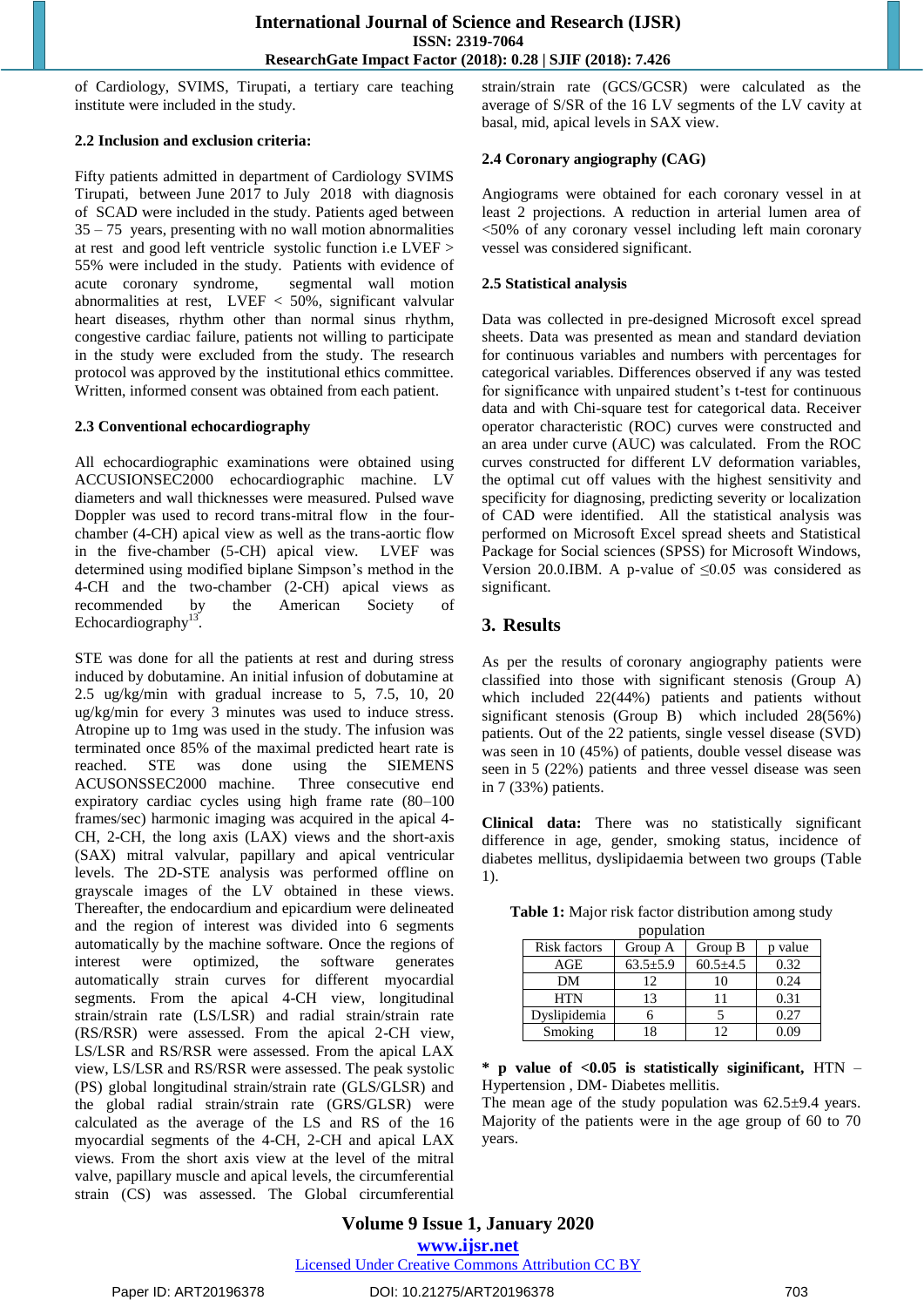**Table 2:** Age distribution of population studied

| Age in years | Number of patients | Percentage (%) |
|--------------|--------------------|----------------|
| $30 - 40$    |                    |                |
| $41 - 50$    |                    | 16             |
| 51-60        | 15                 | 30             |
| 61-70        | 22                 | 14             |
| 71-80        |                    |                |
| Total        |                    |                |

**Conventional echocardiography**: There was no statistically significant difference in LV dimensions or LV EF between two groups (Table 3).

| <b>Table 3:</b> Conventional echocardiographic data |                 |                 |         |  |
|-----------------------------------------------------|-----------------|-----------------|---------|--|
| Variable                                            | Group A         | Group B         | p value |  |
| LVEDD(mm)                                           | $48.6 \pm 5.5$  | $51.8 \pm 10.7$ | 0.12    |  |
| LVESS(mm)                                           | $30.4 \pm 4.8$  | $31.4 + 8.6$    | 0.48    |  |
| SWT(mm)                                             | $0.99 \pm 0.05$ | $1.1 \pm 0.05$  | 0.75    |  |
| PWT(mm)                                             | $0.95 \pm 0.05$ | $0.96 \pm 0.05$ | 0.81    |  |
| $FS(\%)$                                            | $37.7 \pm 6.3$  | $37.5 \pm 8.4$  | 0.65    |  |
| $EF(\% )$                                           | $65.2 \pm 5.5$  | $66.5 \pm 9.5$  | 0.81    |  |
| Trans mitral E wave<br>velocity (cm/sec)            | $0.73 \pm 0.14$ | $0.84 \pm 0.11$ | 0.95    |  |
| Transmitral A wave<br>velocity. (cm/sec).           | $0.79 \pm 0.15$ | $0.88 \pm 0.1$  | 0.2     |  |

**Table 3:** Conventional echocardiographic data

**\*p value of <0.05 is statistically significant**

LVEDD: Left ventricular end diastolic diameter; LVESD: Left ventricular end systolic diameter; SWT: septal wall thickness; PWT: posterior wall thickness;  $FS =$  fractional shortening;  $EF = ejection fraction$ .

### **Speckle tracking echocardiography:**

**Baseline speckle tracking echocardiography** : The baseline STE parameters like GLS/GLSR, Global radial strain (GRS)/strain rate (GRSR) and GCS/ GCSR did not show any between two groups(Table 4, Figure 1).

|  |  | Table 4: Baseline speckle tracking echocardiography |
|--|--|-----------------------------------------------------|
|  |  |                                                     |

|                 | Group A        | Group B           | Value $(<0.05)$ |
|-----------------|----------------|-------------------|-----------------|
| GLS%            | $-19.95+2.85$  | $-20.55 \pm 2.54$ | 0.15            |
| GLSR $1/S$      | $-1.87+0.34$   | $-1.95 \pm 0.35$  | 0.09            |
| GRS%            | $46.56 + 3.55$ | $47.85 \pm 2.85$  | 0.23            |
| <b>GRSR 1/S</b> | $2.85 + 3.25$  | $2.97 \pm 3.95$   | 0.31            |
| $GCS$ %         | $-21.52+2.52$  | $-22.54 \pm 3.25$ | 0.21            |
| $GCSR$ $1/S$    | $-1.85+0.42$   | $-1.98 + 0.35$    | 0.32            |

**<sup>\*</sup> p value of <0.05 is statistically significant**

GLS: Global longitudinal strain, GLSR: Global longitudinal strain rate, GRS: Global radial strain, GRSR: Global radial strain rate, GCS: Global circumferential strain, GCSR: Global circumferential strain rate.



**Figure 1:** Box and Whisker diagram showing Baseline STE

Speckle tracking echocardiography at low dose of dobutamine, GLS and GLSR showed statistically significant difference ( $p$  value  $< 0.05$ ) in Group A when compared to Group B. Remaining parameters like GCS/GCSR and GRS/GRSR did not show any significant difference between two groups.( Table 5).

| <b>Table 5:</b> Low dose dobutamine STE |                       |                   |         |  |
|-----------------------------------------|-----------------------|-------------------|---------|--|
|                                         | Group A<br>$Group\ B$ |                   | Value   |  |
| GLS%                                    | $-18.95 \pm 2.75$     | $-22.55 \pm 2.60$ | $0.04*$ |  |
| GLSR $1/S$                              | $-1.79 \pm 0.35$      | $-2.05 \pm 0.28$  | $0.03*$ |  |
| GRS%                                    | $46.56 \pm 3.55$      | $49.85 \pm 2.85$  | 0.12    |  |
| GRSR 1/S                                | $2.95+0.25$           | $3.52 + 0.75$     | 0.09    |  |
| GCS %                                   | $-21.52 \pm 2.52$     | $-23.54 \pm 3.45$ | 0.08    |  |
| $GCSR$ $1/S$                            | $-1.90 \pm 0.42$      | $-2.15 \pm 0.35$  | 0.1     |  |

### **\*p value of <0.05 is statistically significant**

GLS: Global longitudinal strain, GLSR: Global longitudinal strain rate, GRS: Global radial strain, GRSR: Global radial

# **Volume 9 Issue 1, January 2020**

**www.ijsr.net**

Licensed Under Creative Commons Attribution CC BY

### Paper ID: ART20196378 DOI: 10.21275/ART20196378 704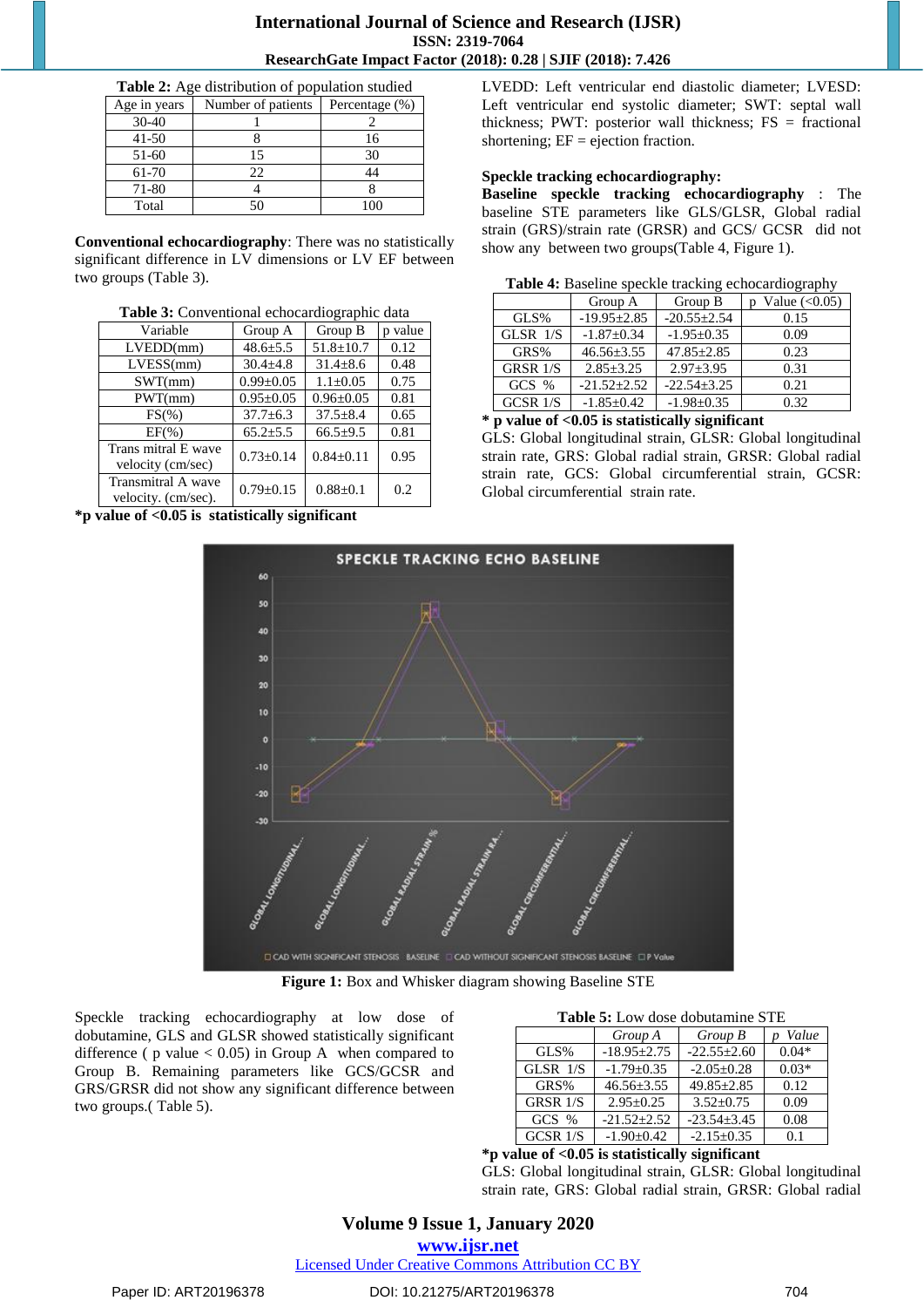strain rate, GCS: Global circumferential strain, GCSR: Global circumferential strain rate.

STE at peak dose of dobutamine, GLS and GLSR, GCS/GCSR and GRS/GRSR showed statistically significant difference ( $p$  value < 0.05) (Table 6, Figure 2)

| <b>Table 6:</b> Peak dose of dobutamine STE |                   |                   |           |  |  |
|---------------------------------------------|-------------------|-------------------|-----------|--|--|
|                                             | Group A           | <b>GROUP B</b>    | p VALUE   |  |  |
| GLS%                                        | $-16.55 \pm 2.75$ | $-21.11 \pm 2.50$ | $0.02*$   |  |  |
| GLSR $1/S$                                  | $-1.54 + 0.25$    | $-1.75 \pm 2.84$  | $0.04*$   |  |  |
| GRS%                                        | $34.5 \pm 3.50$   | $49.85 \pm 2.85$  | $< 0.05*$ |  |  |
| GRSR 1/S                                    | $2.26 \pm 0.33$   | $2.95 \pm 0.75$   | $< 0.05*$ |  |  |
| $GCS$ %                                     | $-17.98 \pm 4.06$ | $-23.84 \pm 4.25$ | $0.03*$   |  |  |
| GCSR 1/S                                    | $-1.54 \pm 0.34$  | $-1.97+0.25$      | $0.01*$   |  |  |
| .<br><br>ш.<br>. .                          |                   |                   |           |  |  |

### **\* p value of <0.05 is statistically significant**

GLS: Global longitudinal strain, GLSR: Global longitudinal strain rate, GRS: Global radial strain, GRSR: Global radial strain rate, GCS: Global circumferential strain, GCSR: Global circumferential strain rate.



**Figure 2:** Box and Whisker diagram during peak dose of STE

STE during recovery phase of dobutamine stress, GLS and GLSR, GCS/GCSR and GRS/GRSR showed statistically significant difference (p value  $< 0.05$ ) between two groups.( Table 7)

|                 | Group A           | Group B           | P VALUE   |
|-----------------|-------------------|-------------------|-----------|
| GLS%            | $-17.55 \pm 2.75$ | $-20.11 \pm 2.50$ | $0.02*$   |
| GLSR $1/S$      | $-1.64 \pm 0.25$  | $-1.85 \pm 0.12$  | $0.04*$   |
| GRS%            | $38.45 \pm 3.50$  | $45.85 \pm 2.85$  | $< 0.05*$ |
| <b>GRSR 1/S</b> | $2.36 \pm 0.35$   | $2.75 \pm 0.75$   | $< 0.05*$ |
| $GCS$ %         | $-18.98 \pm 4.50$ | $-21.84 \pm 4.75$ | $0.03*$   |
| $GCSR$ $1/S$    | $-1.64 \pm 0.35$  | $-1.85 \pm 0.35$  | $0.01*$   |

**Table 7:** Recovery phase of dobutamine STE

### **\* p value of <0.05 Statistically significant**

GLS: Global longitudinal strain, GLSR: Global longitudinal strain rate, GRS: Global radial strain, GRSR: Global radial strain rate, GCS: Global circumferential strain, GCSR: Global circumferential strain rate.

During peak dose of dobutamine STE, GLS with cut off value of -20.50 showed sensitivity, specifity and AUC of 86.4%, 96.4% and 0.89 respectively. GLSR with cut off value of -1.90 showed sensitivity, specificity and AUC of 86.4%, 96.4% and 0.89 respectively.(Table 8, Figure 3)

|            | Cut Off Value Sensitivity Specificity AUC p value |        |        |                  |
|------------|---------------------------------------------------|--------|--------|------------------|
| GLS%       | $-20.5$                                           | 86.40% | 96.40% | $0.89 \le 0.05*$ |
| GLSR 1/S l | -1.9                                              | 90%    | 96%    | $0.92 \le 0.05*$ |

**\* p value of <0.05 is statistically significant**

GLS: Global longitudinal strain, GLSR: Global longitudinal strain rate, AUC: area under curve

Reciever operator characteristic (ROC) curves during peak dose of dobutamine STE showed GLS with cut off value of -20.50 had sensitivity, specifity and AUC of 86.4%, 96.4% and 0.89 respectively and GLSR with cut off value of -1.90 showed sensitivity, specificity and AUC of 86.4%, 96.4% and 0.89 respectively.(Figure 3,4)



**Volume 9 Issue 1, January 2020 www.ijsr.net**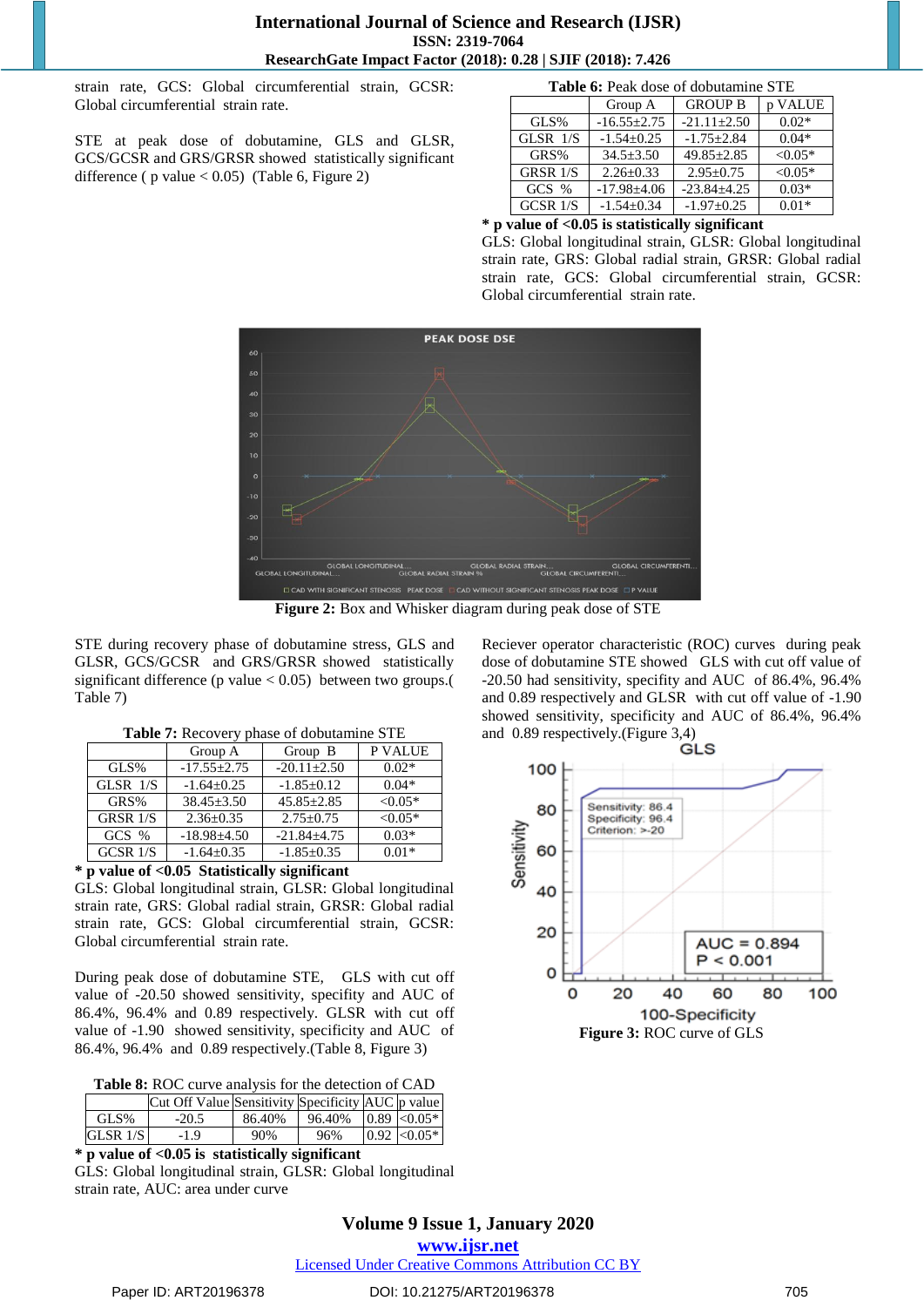

During peak dose of dobutamine STE, GCS with cut off value of -19.50 showed sensitivity and specificity of 83.4% and 75.8% respectively. GRS with cut off value of 39.35 showed sensitivity and specificity of 80.6% and 73.5% respectively.(Table 9)

**Table 9:** ROC curve analysis for the detection of CAD

|       | Cut Off Value |        | <b>Sensitivity Specificity P value</b> |         |
|-------|---------------|--------|----------------------------------------|---------|
| GLS % | $-20.55$      | 86.40% | 96.40%                                 | $0.01*$ |
| GCS%  | $-19.55$      | 83.50% | 75.80%                                 | $0.01*$ |
| GRS % | 39.35         | 80.60% | 73.50%                                 | $0.01*$ |

#### **\* p value of <0.05 is statistically significant**

GLS: Global longitudinal strain, GRS: Global radial strain, GCS: Global circumferential strain.

- STE during peak dose of dobutamine stress echocardiography showed statistically significant difference ( $p$  value  $\langle 0.05 \rangle$  in GLS and GLSR, GCS/GCSR and GRS/GRSR in patients with TVD when compared to patients with SVD,DVD
- Regional longitudinal strain for Left anterior descending artery segments in the present study had cut off value of - 18.50 that showed sensitivity and specificity of 91.4% and 94% respectively which is statistically significant. Regional longitudinal strain for left circumflex artery segments had cut off value of -19.55 which showed sensitivity and specificity of 85.5% and 82.8% respectively which is statistically significant. Regional longitudinal strain for right coronary artery segments with cut off value of -19.55 showed sensitivity and specificity of 80.6% and 76.5% respectively which is statistically significant. (Table 10)

| <b>Table To:</b> INOU can be allaryons for focalization of UTD |          |                     |             |         |  |
|----------------------------------------------------------------|----------|---------------------|-------------|---------|--|
|                                                                |          | Cut Off Sensitivity | Specificity | P       |  |
|                                                                | Value    | $\%$                | $\%$        | value   |  |
| Regional longitudinal                                          |          |                     |             |         |  |
| strain % for LAD                                               | $-18.5$  | 91.40%              | 94.00%      | $0.01*$ |  |
| segments                                                       |          |                     |             |         |  |
| Regional longitudinal                                          |          |                     |             |         |  |
| strain % for LCX                                               | $-19.55$ | 85.50%              | 82.80%      | $0.01*$ |  |
| segments                                                       |          |                     |             |         |  |
| Regional circumferential                                       | $-20.5$  | 80.60%              | 76.50%      | $0.01*$ |  |
| strain % for RCA                                               |          |                     |             |         |  |

**Table 10:** ROC curve analysis for localization of CAD

**\* p value of <0.05 is statistically significant**

LAD- left anterior descending artery, LCX-left circumflex artery, RCA- right coronary artery

### **4. Discussion**

A total of 50 cases of SCAD were considered and were evaluated with ECG, conventional echocardiography and 2D STE at baseline and during stress with dobutamine. Subsequently, CAG was done.

The present study classified the study subjects into two groups following Coronary Angiogram (CAG) i.e patients with significant CAD (Group A)  $(n= 22, 44%)$  and those without significant CAD Group B (n= 28, 56%). Major portion of the study population was contributed by patients aged between 60-70 years. In the present study, males constituted 68% of total cases (n=34). Obstructive CAD was more common in men. The above findings are supported by data from **INTERHEART study<sup>14</sup>**, which showed a 3 fold rise in CAD incidence in males compared to females and increased incidence with aging, an approximate 50% incidence in the age group greater than 60 years. Baseline echocardiographic parameters like left ventricle diameters, wall thickness, LV function parameters like EF, and fractional shorting (FS) and Doppler velocities did not show any statistically significant difference between the two groups similar to previous studies<sup>15-17</sup>. The present study has not observed any differences in STE parameters between two groups at rest, although longitudinal strain was shown to be useful for detecting CAD at rest in several previous studies.<sup>15,18</sup> Present study showed that longitudinal strain and strain rate were the only parameters which identified the significant CAD with low dose dobutamine STE similar to the study conducted by **Hanekom et al.<sup>19</sup>** Longitudinal strain and SR were found to be the most sensitive markers for ischemia because longitudinally orientated myocardial fibers are located subendocardially, the area most susceptible to ischemia.<sup>20</sup> Longitudinal, circumferential and radial strain parameters were significantly decreased from baseline to high dobutamine dose in Group A patients when compared to Group B patients similar to the sudy done by **E. Rumbanaite et al.<sup>21</sup>** Longitudinal, circumferential and radial strain parameters were significantly decreased from baseline to recovery in Group A patients when compared to Group B patients similar to study conducted by **Hui-Jeong**  Hwang et al<sup>22</sup>.

During peak dose of dobutamine STE, GLS with cut off value of -20.50 showed sensitivity, specifity and AUC of 86.4%, 96.4% and 0.89 respectively whereas **Rumbinaite et al. study** GLS with cut off value of -19.2 showed sensitivity of 89.4%. GLSR with cut off value of -1.90 showed sensitivity, specificity and AUC of 86.4%, 96.4% and 0.89 respectively. During peak dose of dobutamine, GCS with cut off value of -19.50 showed sensitivityand specifity of 83.4% and 75.8% respectively. GRS with cut off value of 39.35 showed sensitivity and specificity of 80.6% and 73.5% respectively. When compared to longitudinal strain, circumferential strain and radial strain and strain rates had lower sensitivities and specificities.

Regarding **extent of CAD**, GLS was significantly lower in patients with severe CAD (three vessels CAD) when compared to patients with one or two vessel CAD.

**Volume 9 Issue 1, January 2020 www.ijsr.net**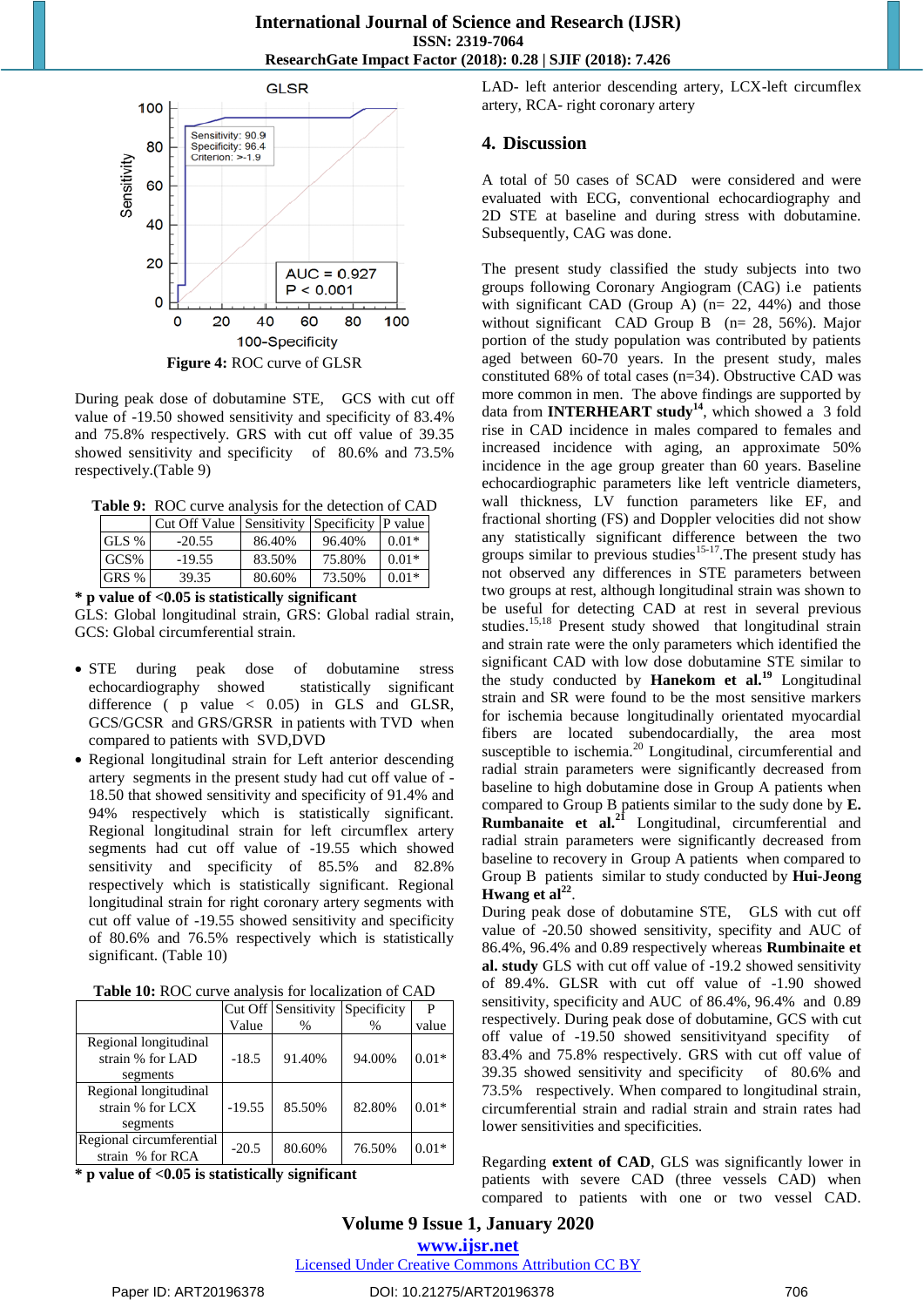Identification of patients with three vessel CAD is important because of the significantly lower [long term survival](https://www.sciencedirect.com/topics/medicine-and-dentistry/long-term-survival) whether treated surgically or medically and the significantly higher [operative mortality](https://www.sciencedirect.com/topics/medicine-and-dentistry/surgical-mortality) in this group of patients compared to patients with single or two vessel disease. Similar to our results, **Choi et al** <sup>23</sup> study had shown that resting GLS was significantly lower in patients with severe CAD (three vessel/left main CAD) without resting echocardiographic regional wall motion abnormalities compared to patients with one or two vessel CAD. Segmental deformation trying to localize the affected [coronary vessel](https://www.sciencedirect.com/topics/medicine-and-dentistry/coronary-vessel) was also performed in the present study.

ROC curve analysis showed that the average of regional longitudinal strains (RLS) of the anterior wall and inferoseptal segments best predicted LAD affection (sensitivity: 91.4%, specificity: 94.0%), while that of the infero-lateral and antero-lateral wall segments best predicted LCX affection (sensitivity: 85.5%, specificity: 82.8%), while the Circumferential strain of the mid segment of the inferior wall best predicted RCA (sensitivity: 80.6%, specificity: 76.5%). The present study showed results similar with study conducted by **Montgomery et al.**<sup>24</sup> with peak segmental strain measurements significantly lower in the LAD territory in patients with significant LAD stenosis compared to patients without significant LAD stenosis. The diagnostic content of 2D strain was less in the RCA and the LCX territory than in the anterior coronary circulation.

The lower sensitivity for detection of disease in the posterior-lateral circulation may be due to problems with image quality in the inferior, lateral, and posterior walls, evidenced by a higher tracking score compared with the anterior segments. ROC analysis confirmed that the strain and strain rate parameters were valuable in detecting significant CAD in patients with SCAD patients. So far very few studies in dobutamine stress STE are done in India. Further studies are needed to assess the diagnostic value of regional and global myocardial deformation parameters in large population.

# **5. Limitations**

First, sample size is small in number to generalize the results and it is a conducted in a single centre. Second was inability to get good images in all patients and third, GLS lacks sensitivity in the regions supplied by the RCA and LCX, most likely a function of overlap in the posterior circulation and anatomical variation between the subjects.

# **6. Conclusion**

Longitudinal strain and strain rate were the best parameters which identified the significant CAD even with low dose dobutamine STE. Longitudinal, circumferential and radial strain parameters showed good sensitivity and specificity during peak dobutamine dose and during recovery phases. However when compared to longitudinal strain, circumferential strain and radial strain had lower sensitivities and specificities. Longitudinal strain parameters are very useful in detecting the extent and localization of the CAD when compared to radial and circumferential strains. The present study concludes that the strain parameters mainly longitudinal strain parameters can be used to predict the presence, extent and localization of coronary artery affection in patients with suspected SCAD mainly during peak dobutamine stress and during recovery phases.

# **References**

- [1] Lloyd-Jones DM, Larson MG, Beiser A, Levy D. Lifetime risk of developing coronary heart disease. Lancet 1999; 353:89–92.
- [2] Roger VL, Go AS, Lloyd-Jones DM, Benjamin EJ, Berry JD, Borden WB, et al. Executive summary: heart disease and stroke statistics—2012 update: a report from the American Heart Association. Circulation 2012;125:188–97.
- [3] Hoffmann S, Jensen JS, Iversen AZ, Sogaard P, Galatius S, Olsen NT, Bech J, Fritz-Hansen T, Biering-Sorensen T, Badskjaer J, Pietersen A, Mogelvang R. Tissue Doppler echocardiography improves the diagnosis of coronary artery stenosis in stable angina pectoris.Eur Heart J Cardiovasc Imaging**.** 2012; *13*:724–729.
- [4] Hoffmann S, Mogelvang R, Sogaard P, Iversen AZ, Hvelplund A, Schaadt BK, Fritz-Hansen T, Galatius S, Risum N, Biering-Sørensen T, Jensen JS. Tissue Doppler echocardiography reveals impaired cardiac function in patients with reversible ischaemia**.**Eur J Echocardiogr. 2011; *12*:628–634.
- [5] Shimoni S, Gendelman G, Ayzenberg O, Smirin N, Lysyansky P, Edri O, Deutsch L, Caspi A, Friedman Z. Differential effects of coronary artery stenosis on myocardial function: the value of myocardial strain analysis for the detection of coronary artery disease.J Am Soc Echocardiogr**.** 2011; *24*:748–757.
- [6] **[4.](https://www.ahajournals.org/doi/full/10.1161/CIRCIMAGING.113.000989?url_ver=Z39.88-2003&rfr_id=ori%3Arid%3Acrossref.org&rfr_dat=cr_pub%3Dpubmed#R4R)**Liang HY, Cauduro S, Pellikka P, Wang J, Urheim S, Yang EH, Rihal C, Belohlavek M, Khandheria B, Miller FA, Abraham TP. Usefulness of twodimensional speckle strain for evaluation of left ventricular diastolic deformation in patients with coronary artery disease.Am J Cardiol**.** 2006; *98*:1581– 1586.
- [7] **[5.](https://www.ahajournals.org/doi/full/10.1161/CIRCIMAGING.113.000989?url_ver=Z39.88-2003&rfr_id=ori%3Arid%3Acrossref.org&rfr_dat=cr_pub%3Dpubmed#R5R)**Choi JO, Cho SW, Song YB, Cho SJ, Song BG, Lee SC, Park SW. Longitudinal 2D strain at rest predicts the presence of left main and three vessel coronary artery disease in patients without regional wall motion abnormality.Eur J Echocardiogr**.** 2009; *10*:695–701.
- [8] **[6.](https://www.ahajournals.org/doi/full/10.1161/CIRCIMAGING.113.000989?url_ver=Z39.88-2003&rfr_id=ori%3Arid%3Acrossref.org&rfr_dat=cr_pub%3Dpubmed#R6R)**Nucifora G, Schuijf JD, Delgado V, Bertini M, Scholte AJ, Ng AC, van Werkhoven JM, Jukema JW, Holman ER, van der Wall EE, Bax JJ. Incremental value of subclinical left ventricular systolic dysfunction for the identification of patients with obstructive coronary artery disease.Am Heart J**.** 2010; *159*:148–157.
- [9] Choi JO, Cho SW, Song YB, Cho SJ, Song BG, Lee SC, et al. Longitudinal 2D strain at rest predicts the presence of left main and three vessel coronary artery disease in patients without regional wall motion abnormality. Eur J Echocardiogr. 2009; 10:695–701.
- [10] Yang B, Daimon M, Ishii K, Kawata T, Miyazaki S, Hirose K, et al. Prediction of coronary artery stenosis at rest in patients with normal left ventricular wall

# **Volume 9 Issue 1, January 2020 www.ijsr.net**